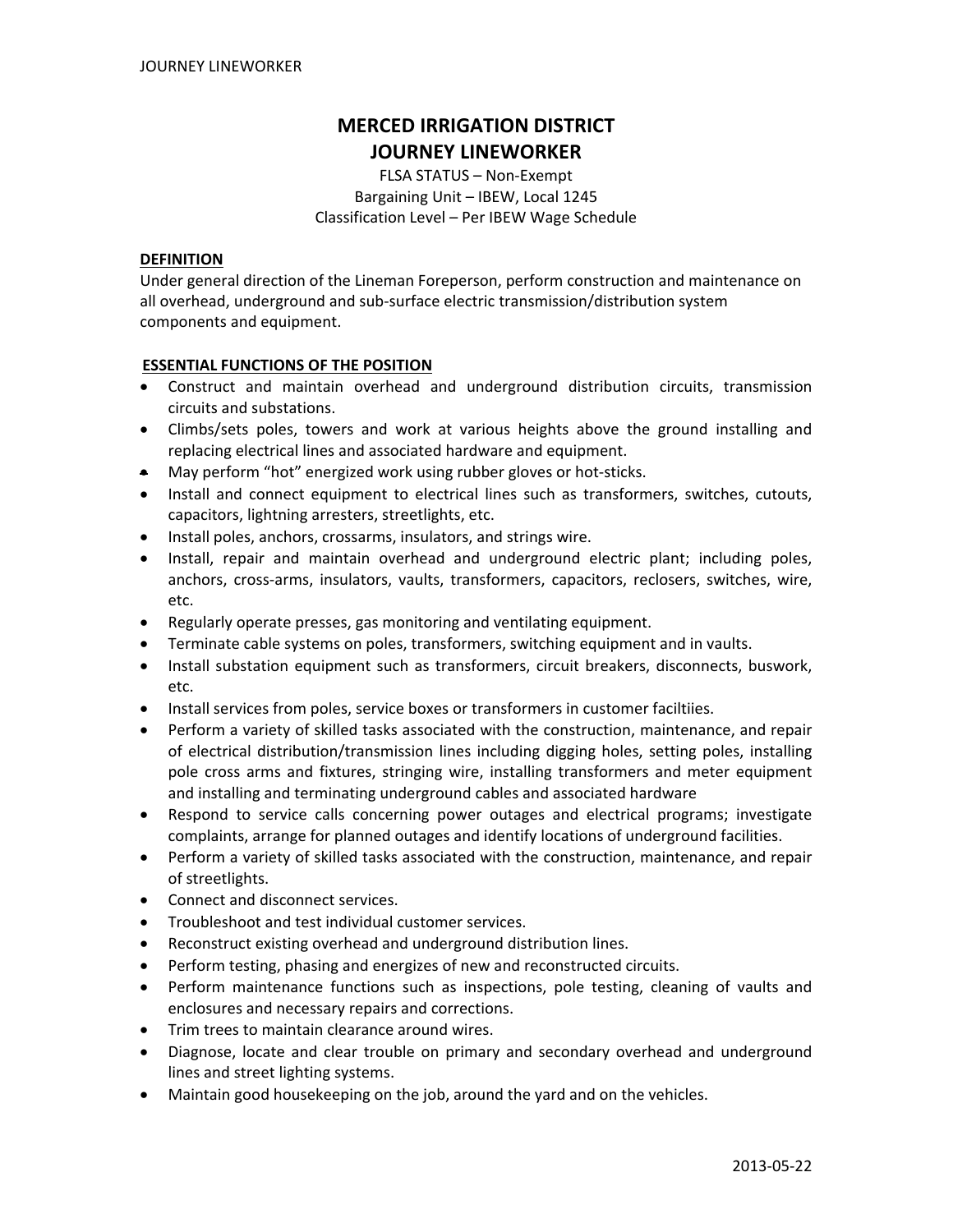- Perform traffic control functions.
- Participate in switching operations of the electric system and obtain loading data for system studies.
- Perform many of the above functions on energized lines, utilizing appropriate hot line tools.
- Maintain tools and equipment in clean and workable condition and assure that all tools are returned to the proper place after each use.
- May supervise and train Apprentice Electrical Lineworkers.
- May be trained to obtain certification and perform Underground Service Alert functions.

# **KNOWLEDGE AND ABILITIES**

# **Knowledge of:**

- Knowledge of electric utility operations, services and activities of a comprehensive electrical program, including electrical principles, methods, materials, tools, and equipment used in the installation and maintenance of transmission and distribution systems.
- Safe handling of traffic in a construction zone.
- Principles, methods, tools and equipment used in the installation and maintenance of poles, towers, substructures, conductors, cables, transformers, regulators, capacitors, services, meters, lighting fixtures, and all associated equipment.
- Terminology and mathematics associated with department functions.
- Basic electrical and mechanical theory.
- California General Orders 95 and 128, applicable OSHA regulations, NEC and District rules.
- Principles and procedures of record keeping and report preparation.
- Occupational hazards and standard safety practices.
- Fundamental safety regulations, first aid and methods of applying resuscitation.

# **Ability to:**

- Work with various computer software, including Microsoft Suite and the District's work order system(s).
- Ability to observe safety rules
- Perform heavy physical work; work at heights, work in adverse climatic conditions.
- Use tools and equipment effectively.
- Work as a crew member or alone.
- Communicate clearly and concisely both orally and written.
- Work cooperatively with public and fellow employees.
- Work proficiently with hot line tools, i.e. sticks, under energized conditions on overhead and underground systems.
- Work in confined spaces with energized high‐voltage equipment.
- Read and interpret plans.
- Follows oral and written instructions;

# **NECESSARY SPECIAL REQUIREMENTS:**

- Possession of a valid California Driver's License Class A or B.
- A Department of Motor Vehicles "Driver Record Information" print‐out will be required at time of hire and throughout employment. Must be enrolled in District's DMV pull‐notice program.
- Recognized status as a Journey level Electrical Lineworker.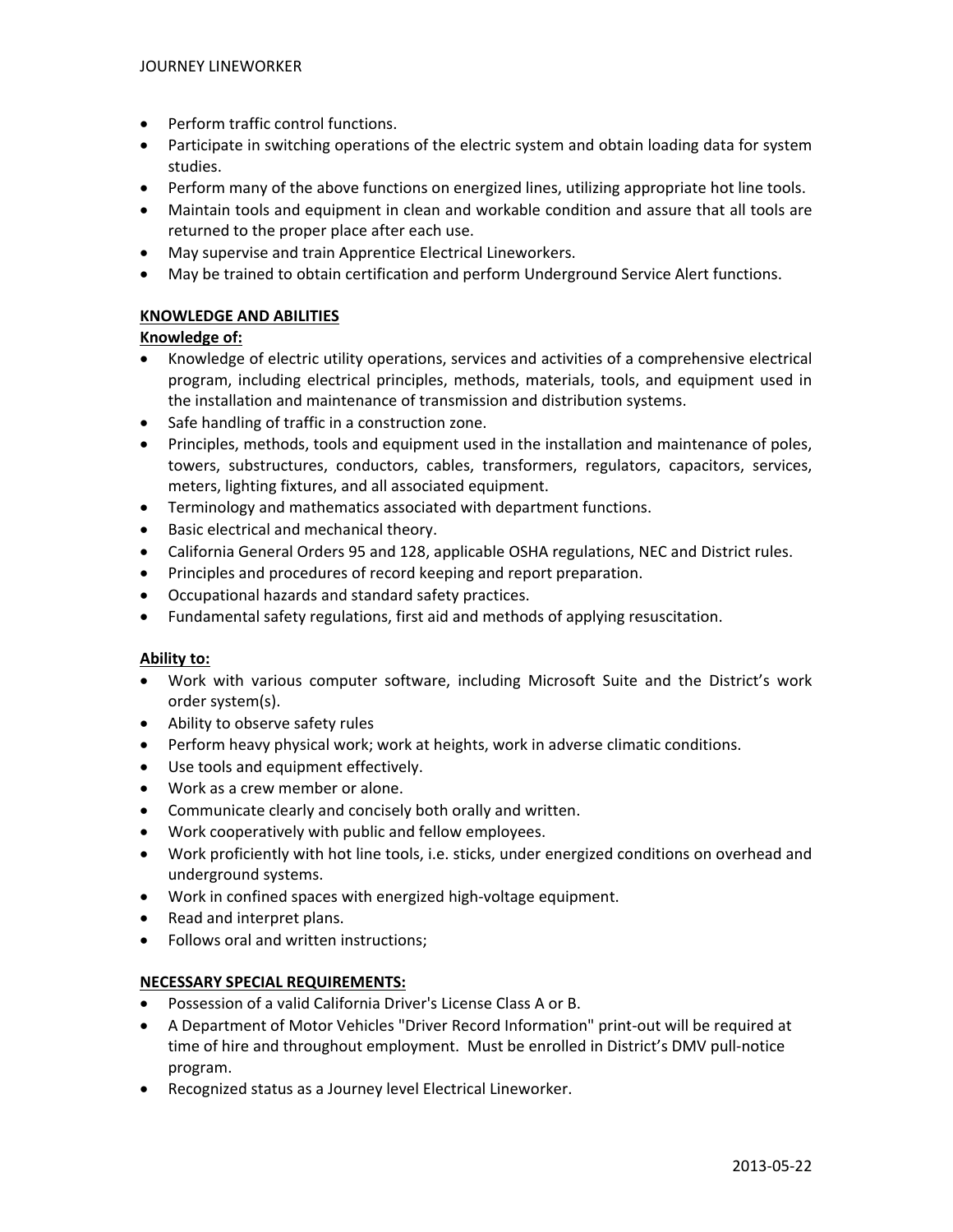- Possession of a valid California Class A driver's license.
- Rubber‐Glove certification.
- Pole‐Top and Bucket rescue training.

# **EDUCATION AND EXPERIENCE:**

Any combination equivalent to education and experience that would likely provide the required knowledge and abilities would be qualifying. A typical combination is:

#### **Education:**

Any combination of education and experience equivalent to graduation of high school.

#### **Experience:**

Possession of recognized journey level Electric Lineworker status, typically obtained as follows:

• Three and one-half (3-1/2) years training/experience in line work and successful completion of the journey level Electric Lineman examination administered by the I.B.E.W. or equivalent;

#### **‐‐OR‐‐**

• Minimum of five (5) years experience in line work and successful petitioning for journey level Electric Lineman status with I.B.E.W.;

#### **‐‐OR‐‐**

• Certification from California‐Nevada Joint Apprenticeship Committee that applicant has passed the apprenticeship and examination for journey level Electric Lineman;

#### **‐‐OR‐‐**

• Possession of journey level Electric Lineman status granted by the I.B.E.W. or equivalent.

#### **SUCCESSFUL COMPLETION OF THE FOLLOWING TRAINING:**

- Certification of Hazardous Waste Operations and Emergency Response (HAZWOPER) 29 CFR 1910.120 (40 hours).
- Forklift certification.
- Eight (8) hours Department of Transportation manifesting and labeling training.
- Control of Hazardous Energy.
- Eight (8) hours of annual HAZWOPER refresher training in compliance with mandated regulations.
- Annual cardiac pulmonary resuscitation and first aid training and certification.
- May be trained to obtain qualified worker certification for underground locators as defined by the State of California.